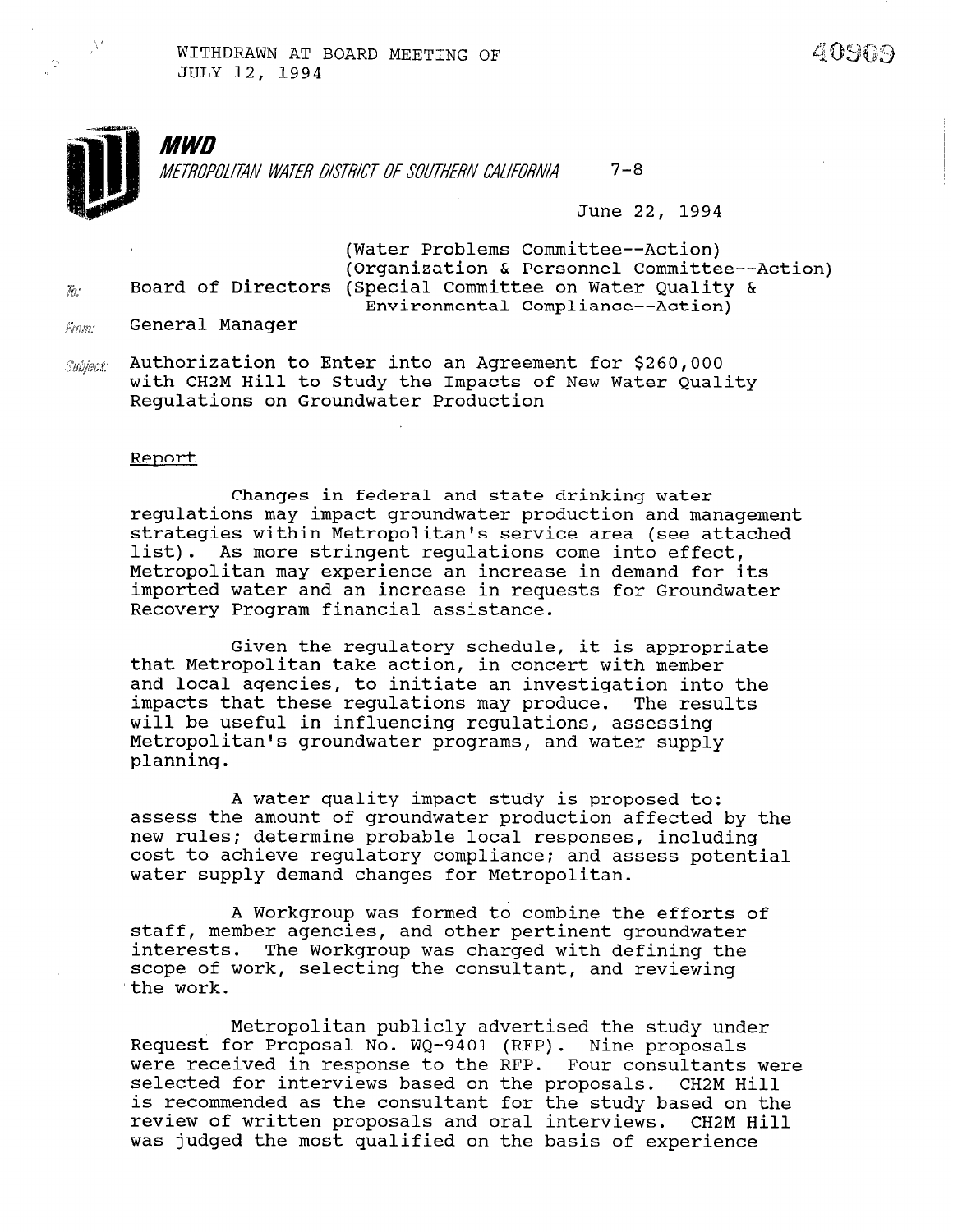Board of Directors -2- June 22, 1994

in the specialized areas, technical approach, project team qualifications, and minority and women-owned business enterprise (MBE/WBE) participation.

The fee schedule for CH2M Hill to perform this work is included (attached). The maximum amount payable to CH2M Hill for this investigation would be \$260,000. Funds are available in the fiscal year 1994-95 Operations and Maintenance budget to conduct the study. At a minimum, CH2M Hill will be expected to: review federal and state regulations for their impact on groundwater production; evaluate which management strategies will be selected by representative local agencies and costs associated with those choices; gather the necessary water quality data to conduct the study; evaluate representative treatment technologies for achieving compliance with the regulations; provide a final report describing the work and findings; and make presentations to Metropolitan staff, member and local agency representatives.

CH2M Hill has an ongoing Affirmative Action Plan which Metropolitan has on file. CH2M Hill has included MBE subconsultant Psomas and Associates to provide data compilation and analysis, MBE subconsultant Hector Gonzalez and Associates to provide data acquisition and engineering, and WBE subconsultant Vigil Enterprises to provide project administration. Collectively, MBE/WBE subconsultants are expected to perform about twenty-five percent of the work. Applied Decision Analysis, a subconsultant which is not a MBE/WBE, will provide technical support for decision modeling.

Approval for funding the subject study is exempt from the California Environmental Quality Act.

#### Board Committee Assignments

This letter is referred for action to:

The Water Problems Committee because of its responsibilities related to the underground storage of ICS responsibilities felated to the underground storage of water and the use thereof pursuant to Administrative Code<br>Section 2481(i).

The Organization and Personnel Committee because  $\mathcal{L}(\mathcal{C})$ of its junicalization and Personnel Committee be of its jurisdiction over the terms and conditions of employment of consultants pursuant to Administrative Code Section  $2471(a)$ .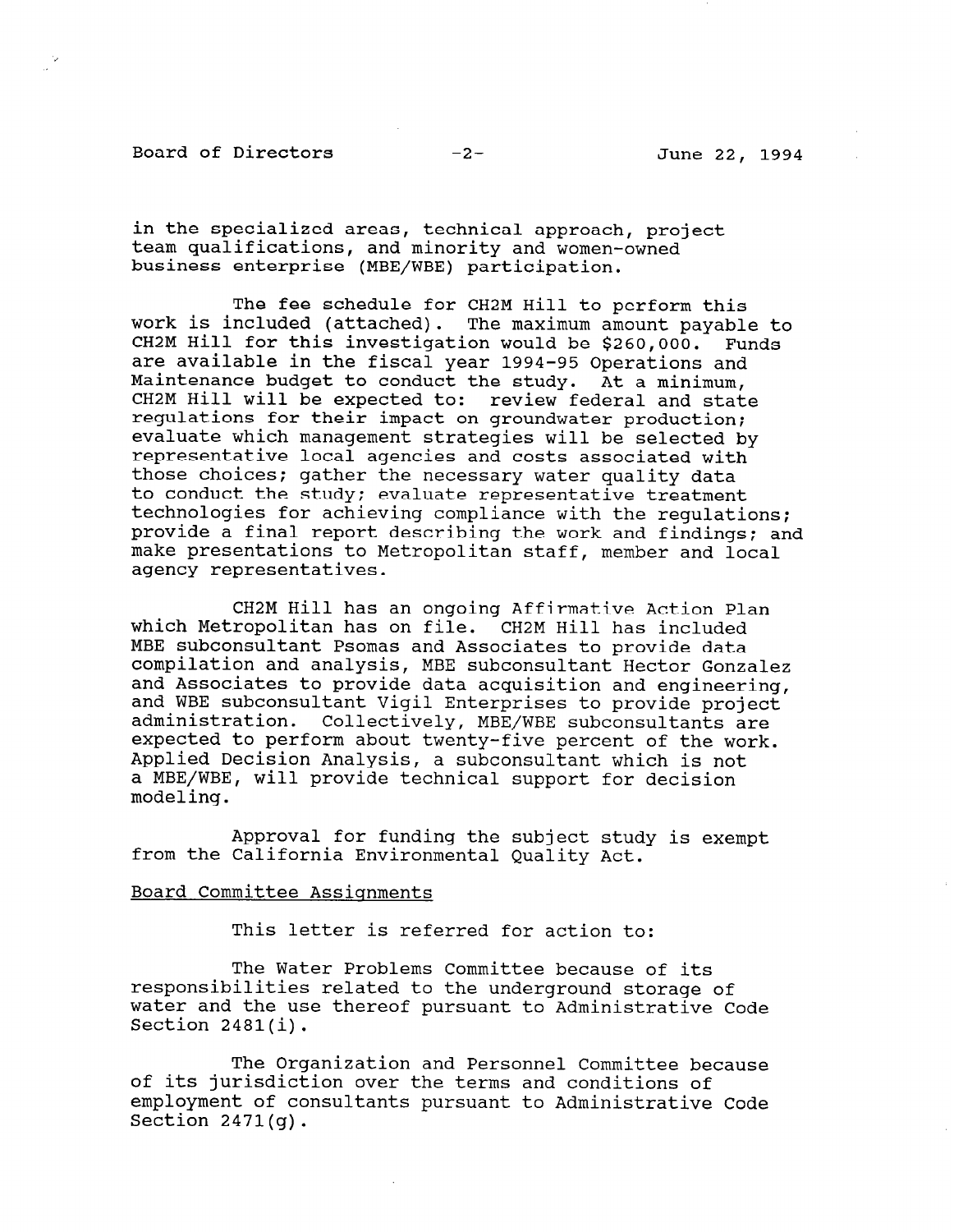Board of Directors -3- June 22, 1994

 $\alpha \Sigma$ 

The Special Committee on Water Quality and Environmental Compliance because of its authority to consider the effect on the District of existing and proposed federal water quality and environmental statutes and regulations pursuant to Administrative Code Section  $2551(a)$ , (c).

Recommendation

## WATER PROBLEMS, ORGANIZATION & PERSONNEL, AND SPECIAL COMMITTEE ON WATER QUALITY AND ENVIRONMENTAL COMPLIANCE FOR ACTION.

That the General Manager be authorized to enter into a contract with CH2M Hill, in a form approved by the General Counsel, for a groundwater impact study in accordance with the terms of this letter.

> John R. Wodraska General Manager

 $B_Y:$  Dely C. My.

Debra C. Man Chief of Planning/Resources

Concur:

General Manager

LA:bvf

Attachments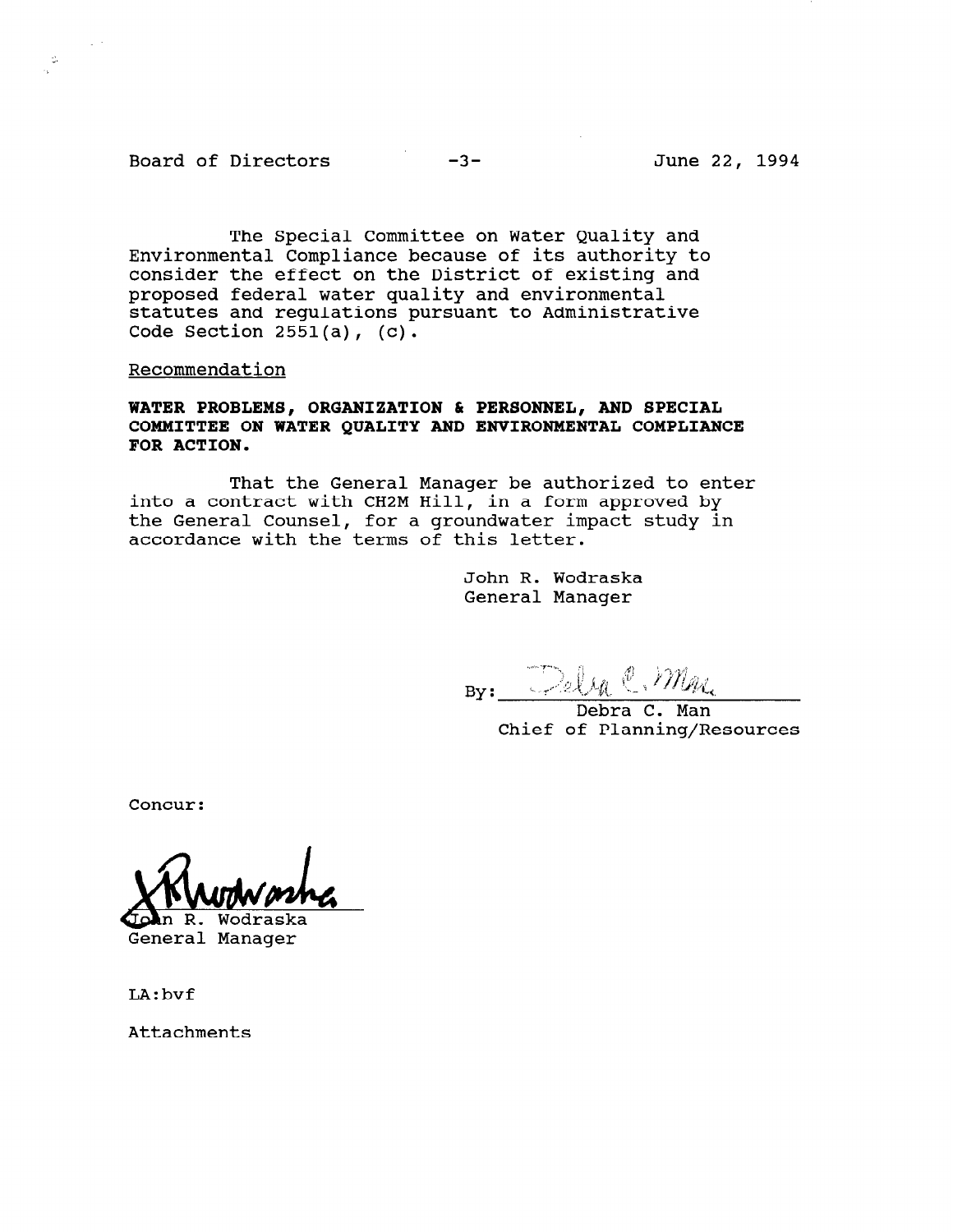# 40909

### Regulations for Impact Study

- Total Coliform Rule. This regulation requires all public  $\bullet$ water supplies to be absent or nearly absent of coliform bacteria. To comply, groundwater supplies which were previously untreated may now require disinfection.
- Groundwater Disinfection Rule. This rule requires groundwater sources to be adequately disinfected or meet "natural disinfection" criteria. A disinfectant residual, or other approved measure, must be maintained in the distribution system.
- Disinfectants/Disinfection By-Products Rule. This rule is currently being developed and will include limits for disinfectant residuals and certain by-products of disinfectants.
- Radon Rule. The U.S. Environmental Protection Agency has proposed a 300 picocurie per liter limit for radon in drinking water. The final rule was expected by October 1993, but has been delayed.
- Arsenic Rule. A revision of arsenic's maximum  $\bullet$ contaminant level (MCL) is being developed. The current limit is 50 micrograms per liter  $(\mu q/L)$ . The new MCL may be in the range of  $0.5$  to  $20.0 \mu q/L$ .
- Surface Water Treatment Rule. The Surface Water  $\bullet$ Treatment Rule, which has been in effect since December 31, 1990, applies to groundwater under the influence of surface water. Anticipated changes to the Surface Water Treatment Rule will be more stringent in order to remove Cryptosporidium as well as Giardia and viruses which were addressed by the Surface Water Treatment Rule.
- $\bullet$ Sulfate Rule. The U.S. Environmental Protection Agency was under a court order to promulgate a MCL for sulfate under the Phase 5 rule. Two alternative MCLs of 400 and 500 miligrams per liter were proposed. The regulation is expected by November 1994.

OVREGIM

 $\mathcal{Z}_{\mathcal{A}}$